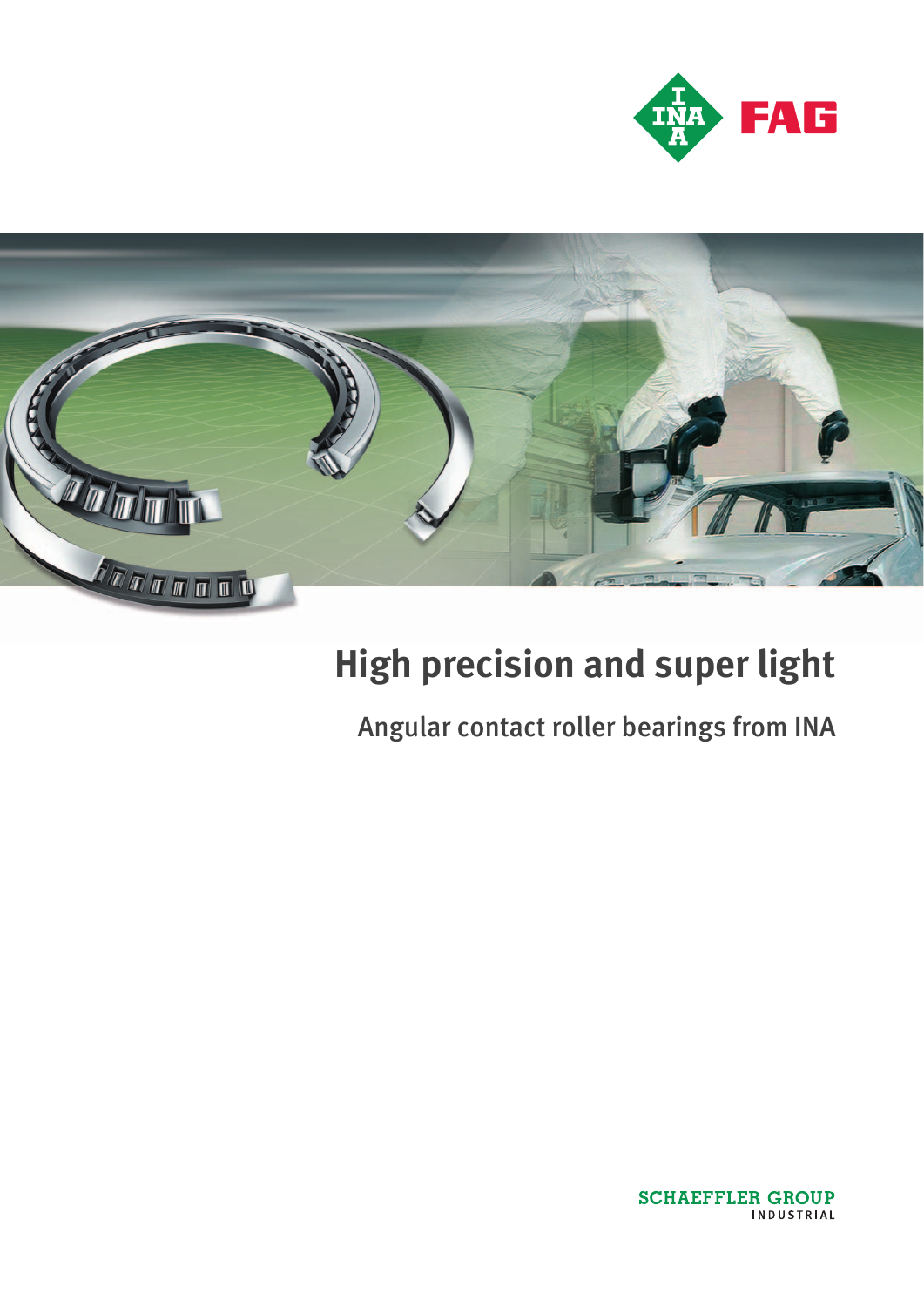### High precision and super light



*Figure 1 ·*Angular contact roller bearings AXS and SGL

**High precision and super light – these characteristics are now of central importance in numerous industrial applications. Industrial robots, handling equipment and high precision transmissions, for example, are becoming increasingly compact and lightweight. At the same, the requirements for rigidity, positional accuracy and rating life are increasing.**

**Schaeffler Group Industrial has developed the new series of angular contact roller bearings AXS and SGL specially for these applications and these bearings are already in use in a large number of applications. They offer new design potential and, in comparison with the bearing types conventionally used, represent a particularly economical solution,**  *Figure 1***.**

#### **The limits of conventional ball and roller bearings**

New technical applications increasingly require lightweight, high precision bearing arrangements with high load carrying capacity. In order to fulfil these requirements, appropriate ball bearings, angular contact ball bearings or four point contact bearings were used in the past. Where extremely high and also combined loads occur, comprising axial, radial and tilting moment loads, tapered roller bearing sets or crossed roller bearings are used. Furthermore, thin section bearings offer the possibility of reducing design envelope and mass. The small cross-section of these bearings and the rolling contacts of the balls, however, lead to lower basic load rating values. The load carrying capacity, rigidity and rating life are considerably reduced.

In numerous applications in machine building, conventional bearings are

reaching their performance limits and can only fulfil the high requirements on a conditional basis. This applies, for example, to transmission engineering, automation and robotics technology and in some cases even to medical equipment. Bearing types such as thin section bearings also require high precision ground bearing seats and particular care in mounting, which incurs considerable work in production and mounting.

#### **Interesting alternatives**

The two angular contact roller bearing series AXS and SGL represent an alternative here of technical and economic interest. They are rolling bearings with cylindrical rollers and raceways arranged at an angle to the bearing axis, *Figure 2*.

The particular feature of the AXS series is the conical bearing rings that are reminiscent of thin disc springs. These special rolling bearing rings are



*Figure 2 ·*Two angular contact roller bearings AXS in an O arrangement – ideal for combined loads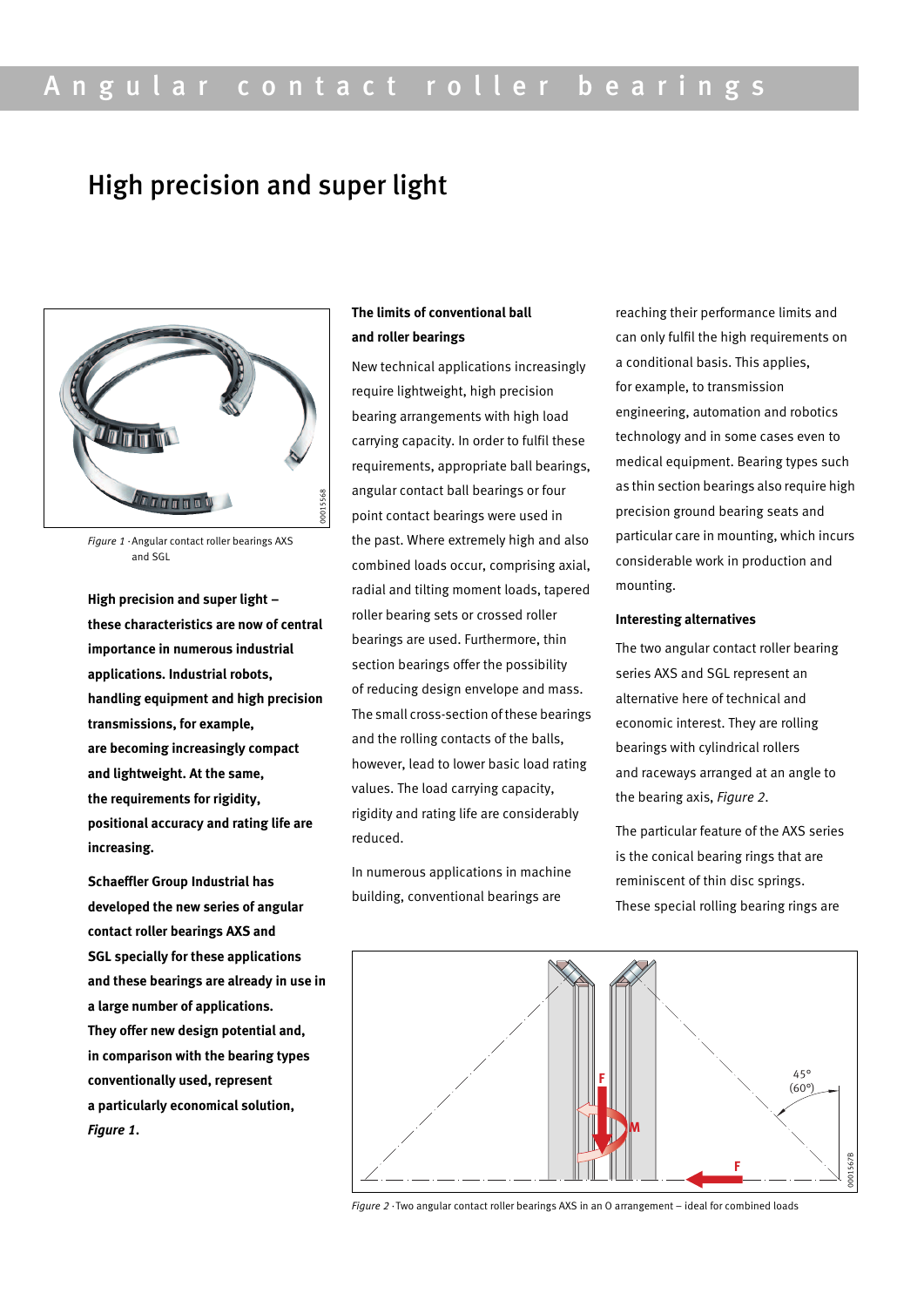manufactured using forming technology. This requires particular know-how in production technology, which the Schaeffler Group has possessed for many years and uses for a widely varying range of products. The intelligent use of the forming technology allows extremely light designs with high load carrying capacity.

The particularly high precision of the SGL bearings is achieved by the use of machined, ground bearing rings with a triangular profile. The roller and cage assembly runs between these two hardened bearing rings. The cylindrical rollers are guided by a cage made from wear-resistant plastic.

The SGL bearings always have a bearing contact angle of 45°, while AXS bearings are designed with a contact angle of 45° or 60° depending on the load situation and area of application. The new series are produced in a diameter range from 8 mm to 200 mm.

#### **AXS – lightweight with high load carrying capacity**

The angular contact roller bearing AXS makes a convincing case mainly through its low mass and minimal design envelope together with considerable basic load ratings, *Figure 3*.

Bearing ring thicknesses starting at one millimetre and low radial bearing section heights show clearly the design possibilities of this bearing series for miniaturisation. The roller and cage assemblies comprise cylindrical rollers that are snapped into high strength plastic cages with a very small pitch.

As a result, high basic load ratings are achieved. These allow, for example, in swivel type operation, both high load and high bearing preload.

In specific applications, this can be used to increase the tilting rigidity further.

The maximum utilisation of the design envelope and the use of cylindrical rollers explain the significant increase in basic load ratings and rigidity in comparison with thin section ball bearings.

AXS bearings can be mounted very easily and securely. Due to the geometrically identical bearing rings, there is no risk of mixing during the mounting process. Turned bearing seats are adequate for location of the formed bearing rings. Angular contact roller bearings AXS are predominantly used in applications with swivel operation.

#### **SGL – precise and rigid**

Bearings of the SGL series are used in preference where not only high load carrying capacity but also high accuracy and rigidity is required, *Figure 4* and *Figure 5*, page 4.

In conjunction with the line contact of the cylindrical rollers, the machined, precisely ground triangular section bearing rings allow highly precise and rigid bearing arrangements, *Figure 6*, page 4.



*Figure 3 ·*Angular contact roller bearings AXS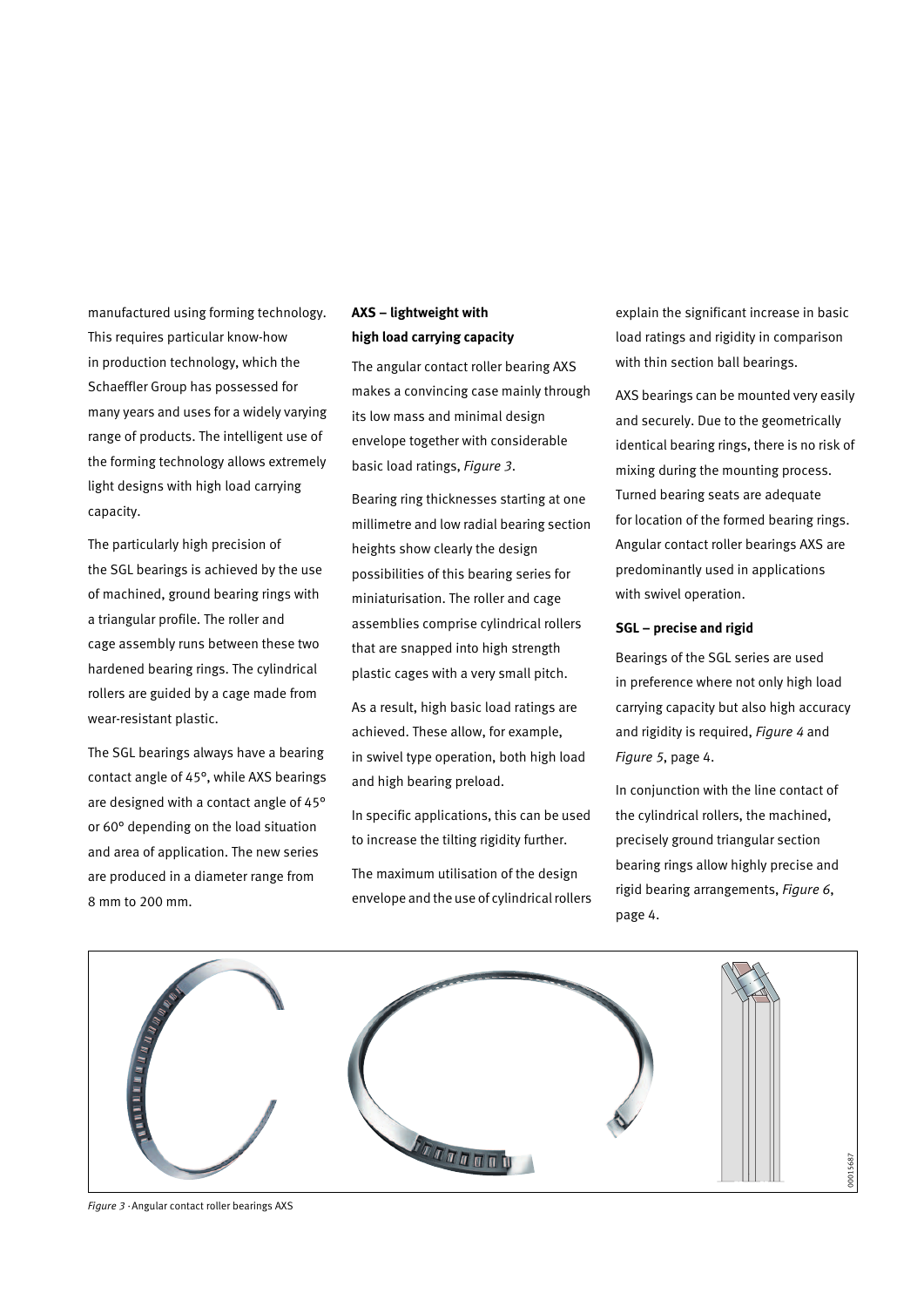

*Figure 4 ·*Angular contact roller bearings SGL



*Figure 5 ·*Angular contact roller bearings SGL, details

The diagram shows that, for the same dimensions, the SGL angular contact roller bearings have significantly higher tilting rigidity than the angular contact ball bearings conventionally used, *Figure 7*.

Bearings of the SGL series conform to dimension series 18 and are thus directly interchangeable with series 718. Other cross-sections can be produced as required.

The use of quadratic rolling elements (diameter  $d =$  length  $l$ ) gives a significant improvement in the kinematic conditions in the SGL bearing. The rolling behaviour of these rolling elements is practically ideal. The bearing gives particularly uniform and low-friction running and is suitable for high speeds.

SGL bearings are predominantly used in an O arrangement. The resulting large support distances increase the rigidity of the bearing arrangement. Depending on the requirements, the bearing arrangement can be easily set to a condition ranging from bearing clearance to bearing preload.

#### **Application examples**

For the hand axis of a paint robot, bearings of series AXS open up new possibilities with optimised costs for supporting several axes in extremely thin-walled designs, *Figure 8*, page 5. The small bearing cross-section allows compact construction. The small mass of the bearings together with their large diameter facilitates a lightweight design with high load carrying capacity that offers a considerable amount of space for the passage of paint hoses. The bearing positions are greased for life with a special grease and are thus maintenance-free.

00016510

0016510



*Figure 6 ·*Comparison: Point and line contact

 $\delta = 8 \mu m$   $\delta$ 

10 mm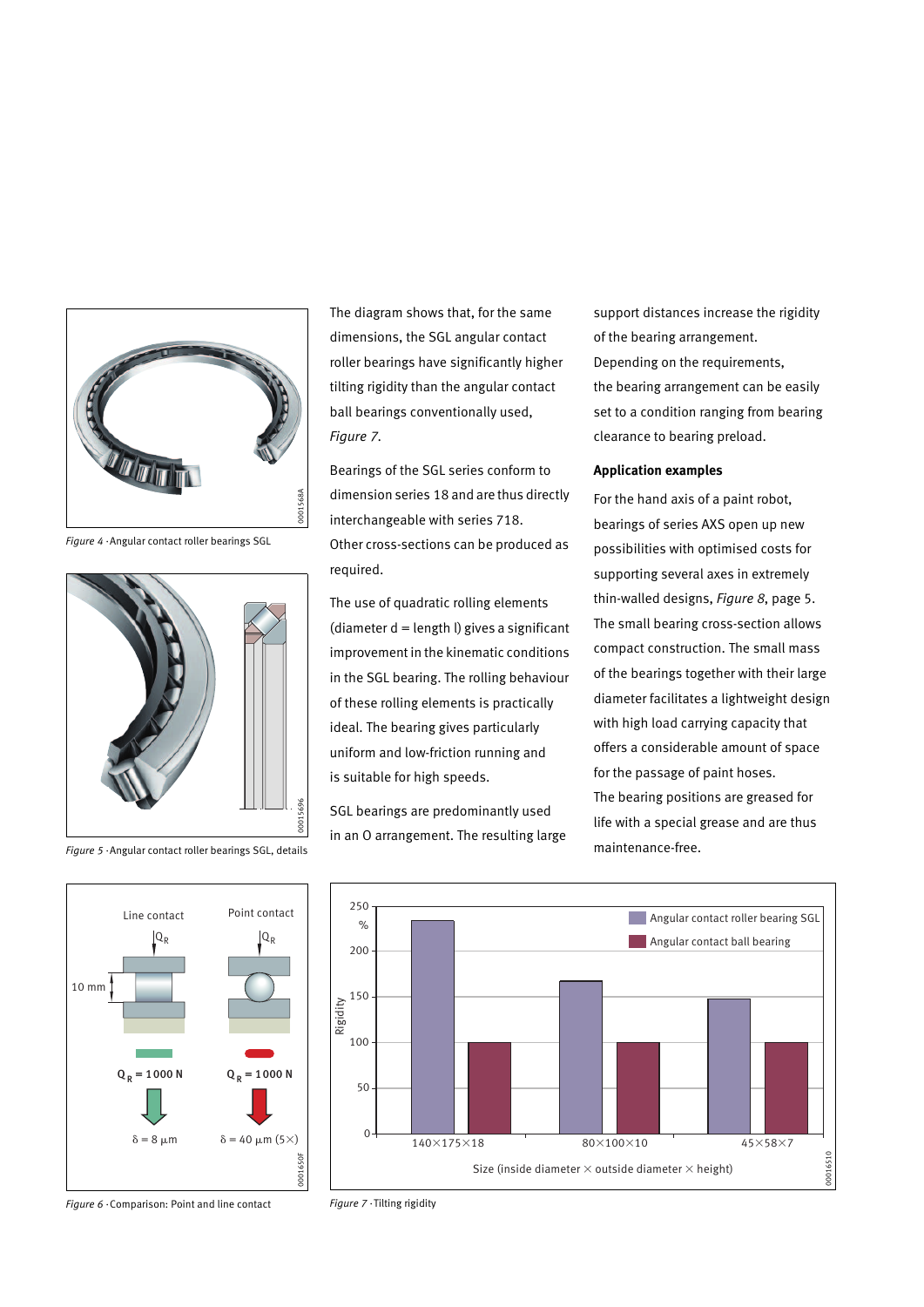AXS bearings are already firmly established in tracking systems for solar power installations, *Figure 9*. The small cross-section and the high load carrying capacity and rigidity are of decisive importance here. These characteristics give high flexibility in design and allow compact transmissions for secure, quiet and low-vibration support of the solar mirrors. The result is technically and economically optimised drives that, while having significantly reduced mass, can reliably withstand the high loads that occur, for example, due to gusts of wind. A further wide area of application for bearings of the AXS series is in medical equipment. In the ceiling mounts used in operating theatres, these bearings are used with success.

They make a convincing case through the smooth-running, jolt-free positioning of medical apparatus.



*Figure 9 ·*Tracking systems for solar mirrors

In addition, the large bearing crosssection allows the passage of supply lines that, in the case of operating theatres, cannot be laid across the floor.

Precision transmissions are in a continuous process of optimisation, *Figure 10*. Due to the requirements for reduced design envelope, minimal friction, low heat generation, smooth running or high tilting rigidity, critical demands are made on the capabilities even of the bearings used.



*Figure 8 ·*Paint robot

It is clear that, in this situation, standard bearings reach the limits of their performance or the requirements are beyond these limits. With increasing frequency, the angular contact ball bearings or crossed roller bearings conventionally used in transmission output bearing arrangements are being replaced by SGL angular contact roller bearings. The line contact and O arrangement make a convincing case here and, furthermore, increase the rating life.



*Figure 10 ·* Precision transmissions with SGL bearings

#### **Summary**

The new angular contact roller bearings AXS and SGL are already represented in many applications. They are an ideal addition to the existing wide range of rolling bearings from Schaeffler Group Industrial. In addition to the advantages described, these bearings offer any engineer an interesting economic solution. They are the answer to demands for increased performance and miniaturisation.